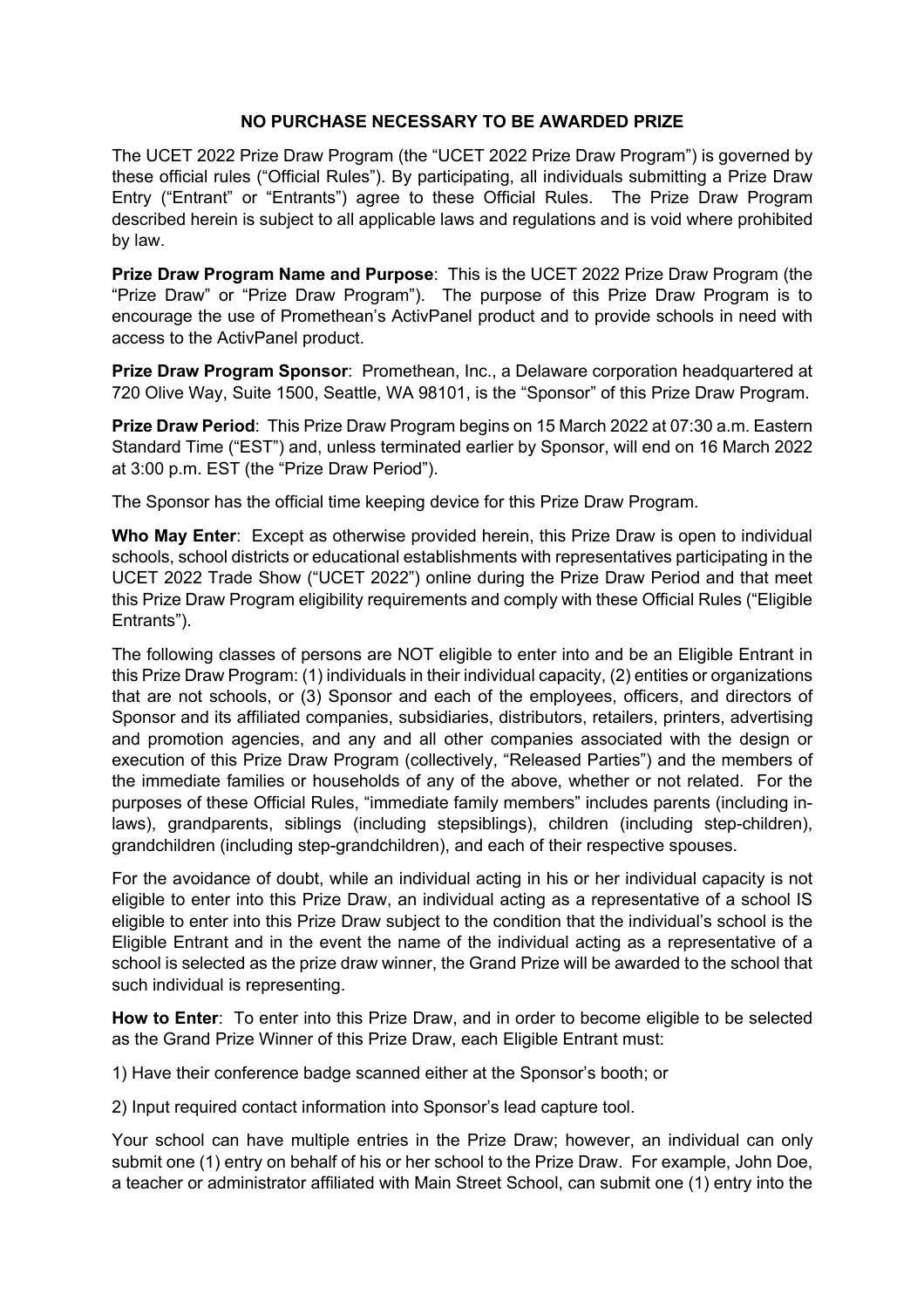Prize Draw for Main Street School. Jane Doe, another teacher or administrator affiliated with Main Street School, can also submit one (1) entry into the Prize Draw for Main Street School. However, John Doe is not permitted to submit more than one (1) entry into the Prize Draw for Main Street School. In addition, if John Doe submits an entry into the Prize Draw for Main Street School, John Doe is not permitted to submit an entry into the Prize Draw for any other school.

3) Your school (via your name) will then be entered into the Prize Draw by the Sponsor.

## **THERE IS NO COST OR CHARGE TO ENTER OR PARTICIPATE IN THIS PRIZE DRAW PROGRAM.**

**Winner Selection**: The winner of the Grand Prize for this Prize Draw will be randomly drawn from among all of the Prize Draw Eligible Entrants' entries received by Sponsor during the Prize Draw Period. Each Entrant understands and agrees that no prize will be awarded to the individual Entrant but instead will be awarded to the school or district that employs the winning Entrant.

## **THE PRIZE DRAWING FOR THIS PRIZE DRAW SHALL BE CONDUCTED ON MARCH 16, 2022.**

The winner of the Grand Prize will be the school or school district that employs the first name randomly selected from all of the Prize Draw Eligible Entries. The odds of winning the Grand Prize will depend on the number of eligible entries received by the Sponsor during the Prize Draw Period. By entering the Prize Draw, each Entrant agrees to be bound by these Official Rules and the decisions of the Sponsor. The Sponsor's decisions shall be final and binding in all respects with regards to administering the Prize Draw and shall not be subject to appeal.

**Grand Prize**: The Grand Prize to be awarded by Sponsor is one (1) Promethean ActivPanel Elements Series, Titanium 75" model.

**No Substitutions or Exchanges**: No alternative prize may be requested, although Promethean reserves the right to substitute the prize if necessary. There is no cash alternative, and the prize cannot be transferred to any other person or school. Neither the Grand Prize Winner nor any Entrant may substitute, exchange, or apply the Grand Prize value towards a higher cost or alternate award or prize. The ActivPanel that is provided as the Grand Prize is provided with a 12-month Promethean warranty.

#### **In the event there is no Eligible Entrant that wins the Grand Prize, the Grand Prize will not be awarded and shall be retained by the Sponsor.**

# **Grand Prize Award Claim Procedures and Requirements**:

1. The Grand Prize claim is subject to approval and verification by the Sponsor. Failure to comply with any terms or conditions of these Official Rules shall render any potential winner ineligible to claim the Grand Prize, and the Sponsor shall be released of and from any and all liability with respect to any claim asserted by any Entrant, potential Grand Prize Winner, or Grand Prize Winner.

2. The recipient of the Grand Prize may be required to provide the Sponsor with the recipient's tax identification number or other information as may be required to comply with applicable tax filing or other governmental filing requirements. The recipient of the Grand Prize is solely responsible for any and all tax obligations of any kind or nature whatsoever attributable to the receipt of the Grand Prize.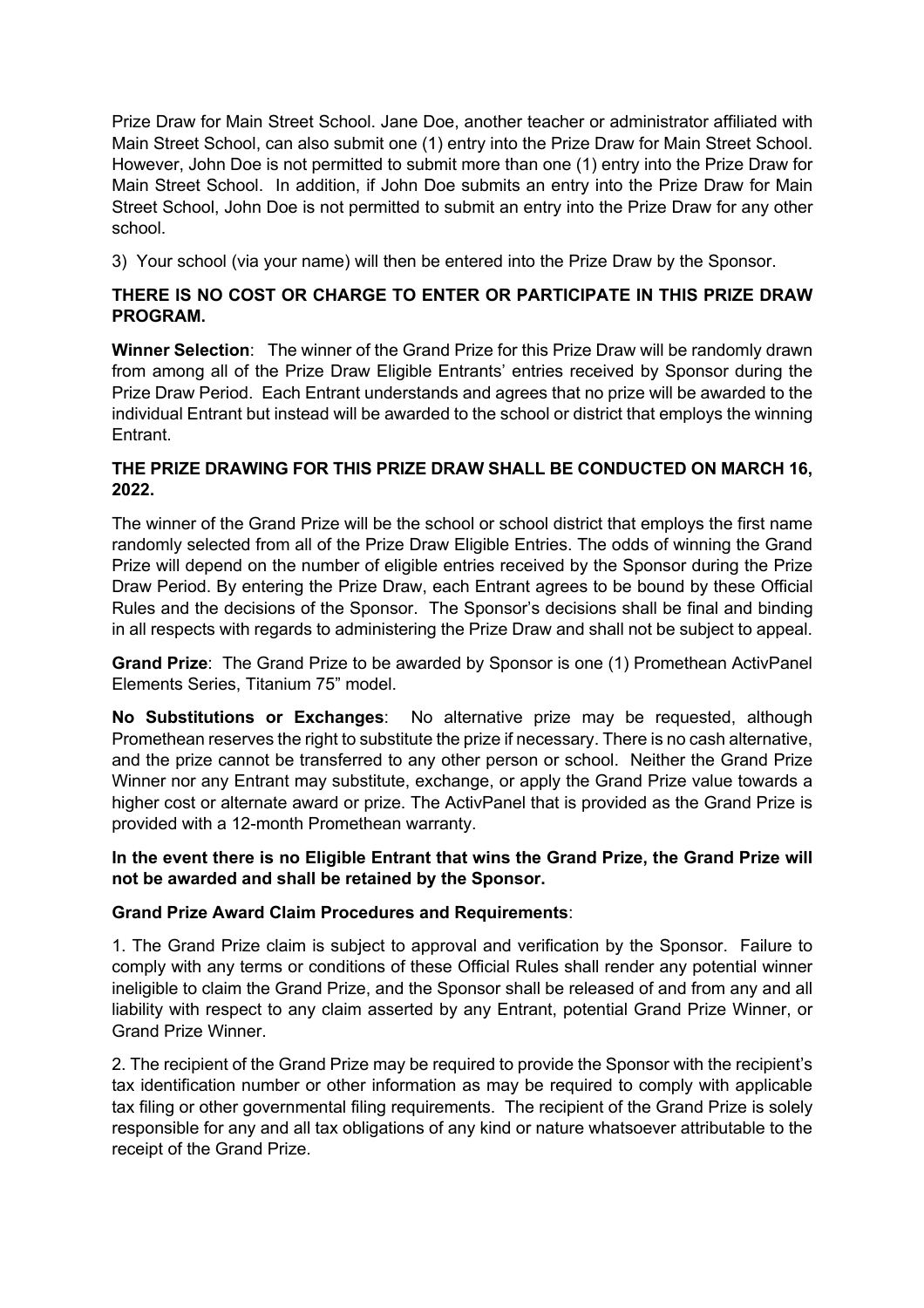3. In the event the school that wins the Grand Prize is unable to accept the Grand Prize for any reason whatsoever, Sponsor shall have the right, in Sponsor's sole discretion, to (i) terminate this Prize Draw Program and not award the Grand Prize to any school, or (ii) select another school to receive the Grand Prize.

**Prize Draw Conditions**: The conditions of the Grand Prize Award include the obligations and undertakings of the Grand Prize Winner to arrange with the Sponsor a mutually convenient time, within one hundred and twenty (120) days of the date of being selected as the Grand Prize Award Winner, for the delivery and installation of the Grand Prize Award.

**Additional Rules and Restrictions**: By entering and participating in this Prize Draw Program, each Entrant agrees to hold all Released Parties harmless from any claims, losses, actions, or damages of any kind, whether actual, incidental, or consequential, for injury (including but not limited to death), damages, losses, or expenses arising out of or relating to Entrant's participation in this Prize Draw, or the acceptance, possession, or use/misuse of any Grand Prize, or participation in award-related activities (including but not limited to travel or activity related thereto), and to assume all liability therefore. Released Parties shall not be liable to the Grand Prize Winner, any Entrant into this Prize Draw or any other person for failure to supply the Grand Prize Award or any part thereof by reason of any acts of God, any actions, regulations, orders, or applications by any governmental entity, equipment failure, terrorist acts, war, fire, epidemic, pandemic, unusually severe weather, embargo, labor dispute or strike, labor or material shortage, transportation interruption of any kind, or any other cause beyond Released Parties' control.

The Sponsor reserves the right to cancel, modify, or terminate this Prize Draw Program if, in the opinion of the Sponsor, fraud, misconduct, or technical failures destroy or threaten the integrity of the Prize Draw Program, if a computer virus, bug, or other technical problem corrupts the administration, security, or proper conduct of the Prize Draw Program, or in the event of any acts of God, any actions, regulations, orders, or applications by any governmental entity, equipment failure, terrorist acts, war, fire, epidemic, pandemic, unusually severe weather, embargo, labor dispute or strike, labor or material shortage, transportation interruption of any kind, or any other cause beyond Sponsor's control makes continuation of this Prize Draw to difficult for Sponsor to conduct. In the event of early termination of the Prize Draw, the Sponsor reserves the right, in Sponsor's sole discretion, to (i) determine the potential Grand Prize Winner from among all Eligible Entrants that were properly entered as of the date and time of such termination, or (ii) terminate the Prize Draw without awarding the Grand Prize.

If due to circumstances beyond the control of the Sponsor, any event associated with this Prize Draw or the Grand Prize Award is delayed, rescheduled, postponed, or cancelled, Sponsor reserves the right, but not the obligation, to cancel or modify the Prize Draw, and shall not be required to provide any Grand Prize Award or any substitute award or prize.

**In Case of Disputes**: By participating, each Entrant agrees that (i) any and all disputes, claims, and causes of action arising out of or in connection with this Prize Draw, or any prize awarded or to be awarded shall be resolved individually without resorting to any form of class action; (ii) any and all claims, judgments, and awards shall be limited to actual out-of-pocket costs incurred, including costs associated with submitting any entry or participating in this Prize Draw Program, but in no event attorneys' fees; and (iii) under no circumstances will any Entrant be permitted to obtain an award for, and each individual Entrant hereby waives all rights to claim, punitive, incidental, and consequential damages, and any other damages, other than for actual out-of-pocket expenses, and any and all rights to have damages multiplied or otherwise increased. All issues and questions concerning the construction or